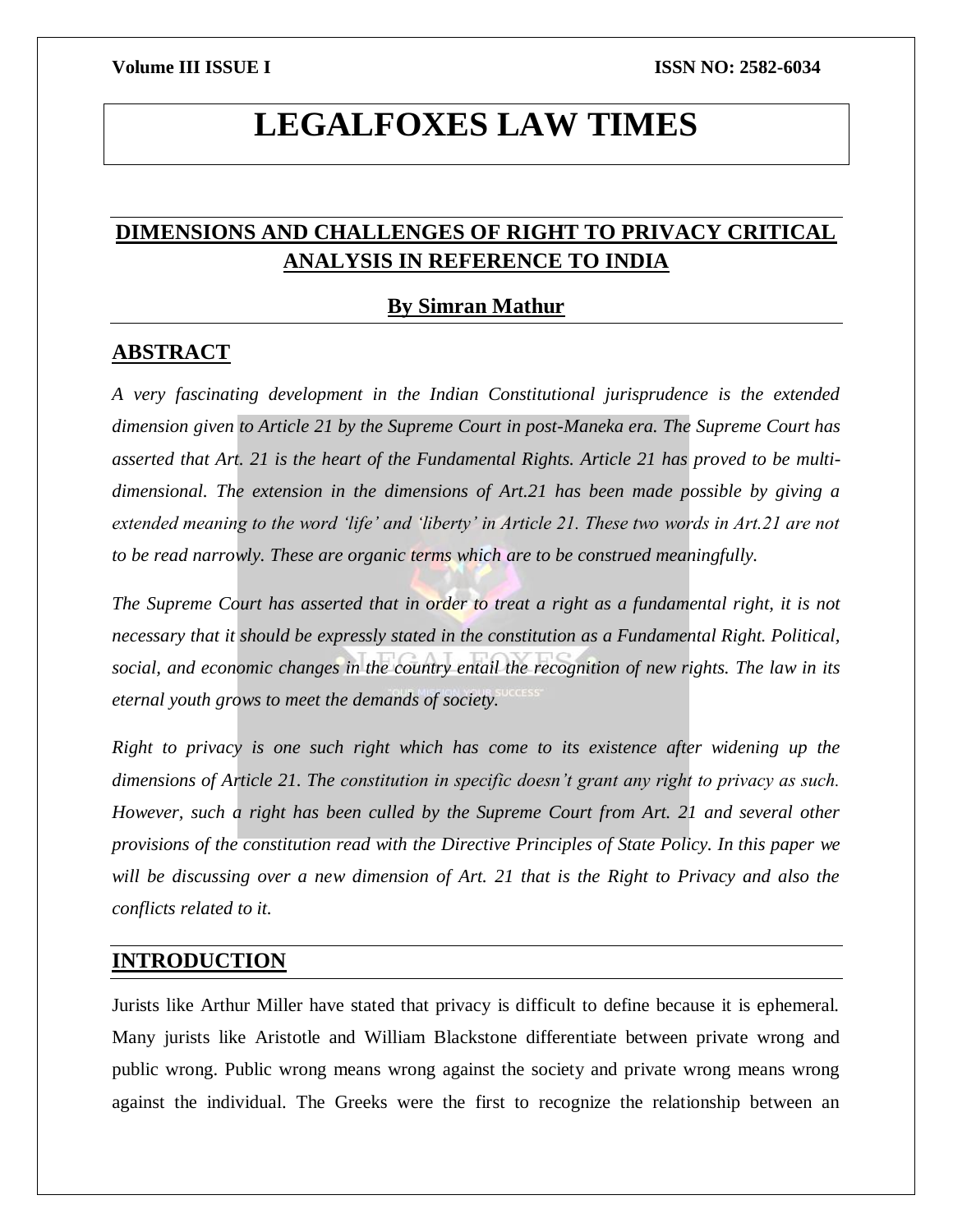individual and a State and also gave an overview that how the relationship between the two is shaped. *Black's Law Dictionary* defines privacy as, *"right to be let alone; right of a person to be free from unwarranted publicity; and right to live without unwarranted interference by the public in matters with which the public is not necessarily concerned."* Privacy right is a facet of human right and hence, it is inalienable from the personality of a human-being. Privacy is not a new right that needs introduction; it is as old as the common law and needs legal recognition. It is so deeply embedded with liberty and dignity of an individual that it cannot be denied the status of a fundamental right. The idea of liberty in a democratic nation would be vague if privacy is not given the status of a fundamental right. According to Justice Krishna Iyer, *"Personal liberty makes for the worth of human person".* Hence, the notion of dignity and liberty are not independent of privacy. $<sup>1</sup>$ </sup>

Right to privacy is a right which an individual possesses by birth. Privacy simply means the right of an individual to be left alone which is recognized by the common law. The notion of privacy is sometimes ambiguous because of the different historical theories of privacy given by three different groups of eminent jurists. While one group of jurists including Douglas, Blackmun regarded privacy as protection of individual liberty, another set of jurists including Black and Rehnquist adhered to non-recognition of some unrecognized substantive due process rights as fundamental. The third group of justices including Justice White and Justice Harlan regarded privacy as a view to protect the family from governmental interference. However, the fact that privacy is an existing right just like any other human right cannot be denied.

Another view of the importance of right to privacy is that it is essentially considered to be a natural right. Natural Rights are those divine rights which are considered supreme to all other rights. Dr. W. Friedman mentions that search of mankind for absolute justice and failure defines the history of natural law. The social contract theorists like John Locke in his book titled "Two Treatises on Civil Government" sowed the seeds of "right to privacy" by advocating the theory of natural rights which according to him were inviolable and inalienable. Thus, privacy finds its origin in the natural law theories.

### **DEVELOPMENT OF RIGHT TO PRIVACY IN INDIA**

 $\overline{\phantom{a}}$ 

<sup>&</sup>lt;sup>1</sup> Jain, M.P., The Supreme Court and Fundamental Rights in S. K. VERMA, KUSUM (EDS.), FIFTY YEARS OF THE SUPREME COURT (Oxford University Press 2015)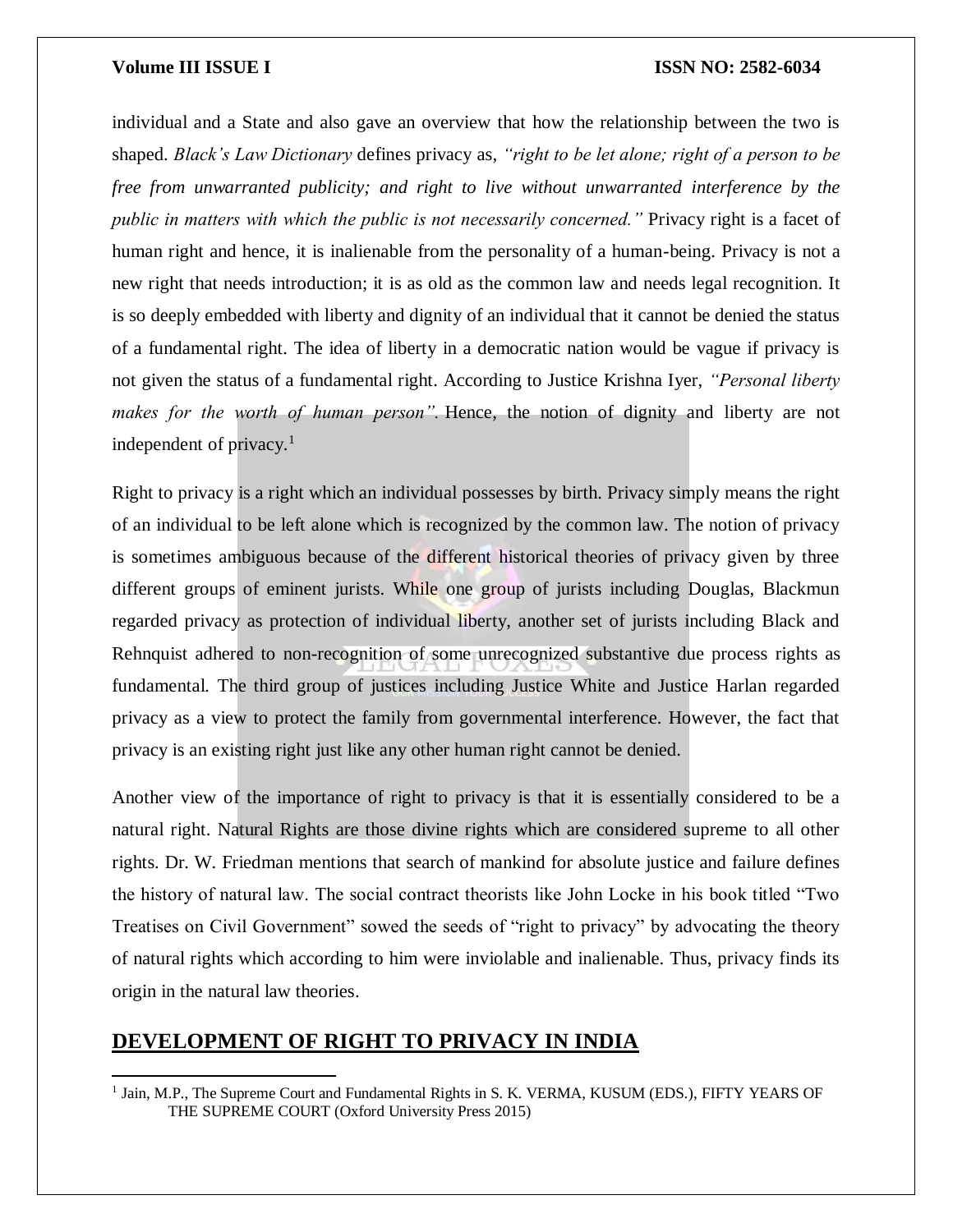$\overline{\phantom{a}}$ 

#### **Volume III ISSUE I ISSN NO: 2582-6034**

The Right to Privacy has been very much debatable in India because the Indian Constitution does not expressly grant Right to Privacy. The drafters of the Indian Constitution put forth Right to life as an essential right. The Supreme Court of India has also given various interpretations to Article 21 of the Indian Constitution expressly granting Right to life to all the citizens of India and with the growing times, right to life has been given too much expanding horizon with so many other rights coming within its ambit like right to speedy trial, Right to shelter, and many others. The explanation given by the Apex Court to "life" and "liberty" under the Indian Constitution has always been expansive to the extent that it does not mean mere animal/physical existence. This view also conforms to the  $5<sup>th</sup>$  and  $14<sup>th</sup>$  Amendment to the US Constitution.<sup>2</sup>

The Preamble of the Indian Constitution guarantees liberty of thought, expression, belief, faith and worship to all the citizens of the country. This in itself reveals that how important and expansive the term "liberty" was for the drafters of the Indian Constitution. A paralysis of Article 21 of the Indian Constitution which includes the word "personal liberty" reveals that for an individual to lead a dignified life, his/her liberty should be protected which ultimately demand Right to privacy to be given legal recognition. The Supreme Court of India has time and again emphasized to give an expansive interpretation to the term "personal liberty" under Article 21 of the Indian Constitution. The Court has stated, "The expression personal liberty is of widest amplitude covering a variety of rights". RIMISSION YOUR SUCCESS'

The question to recognize a right to privacy arose in **Kharak Singh v. State of U.P.** <sup>3</sup>wherein Justice Subbarao in his minority opinion expressed a need to recognize such a right even though it is not expressly granted by the Constitution of India. The petitioner, in the afore-mentioned case, was put under surveillance because of his criminal activities. The surveillance was to keep a watch at the petitioners' house which also involves secret visits to the petitioners' house at night. He challenged such provisions of Secret and domiciliary visits of the U.P. Police Regulation as a violation of his right to privacy. The Court, however, refused to give recognition to right to privacy reason being that the Indian Constitution does not give express recognition to any such right. The same view was observed by the Apex Court in *M.P. Sharma v. Satish* 

<sup>2</sup> Charles Henry Alexandrowicz-Alexander, American Influence on Constitutional Interpretation in India, 5 AM. J. COMP. L. 98, 100 (1956) 3*AIR 1963 SC 1295*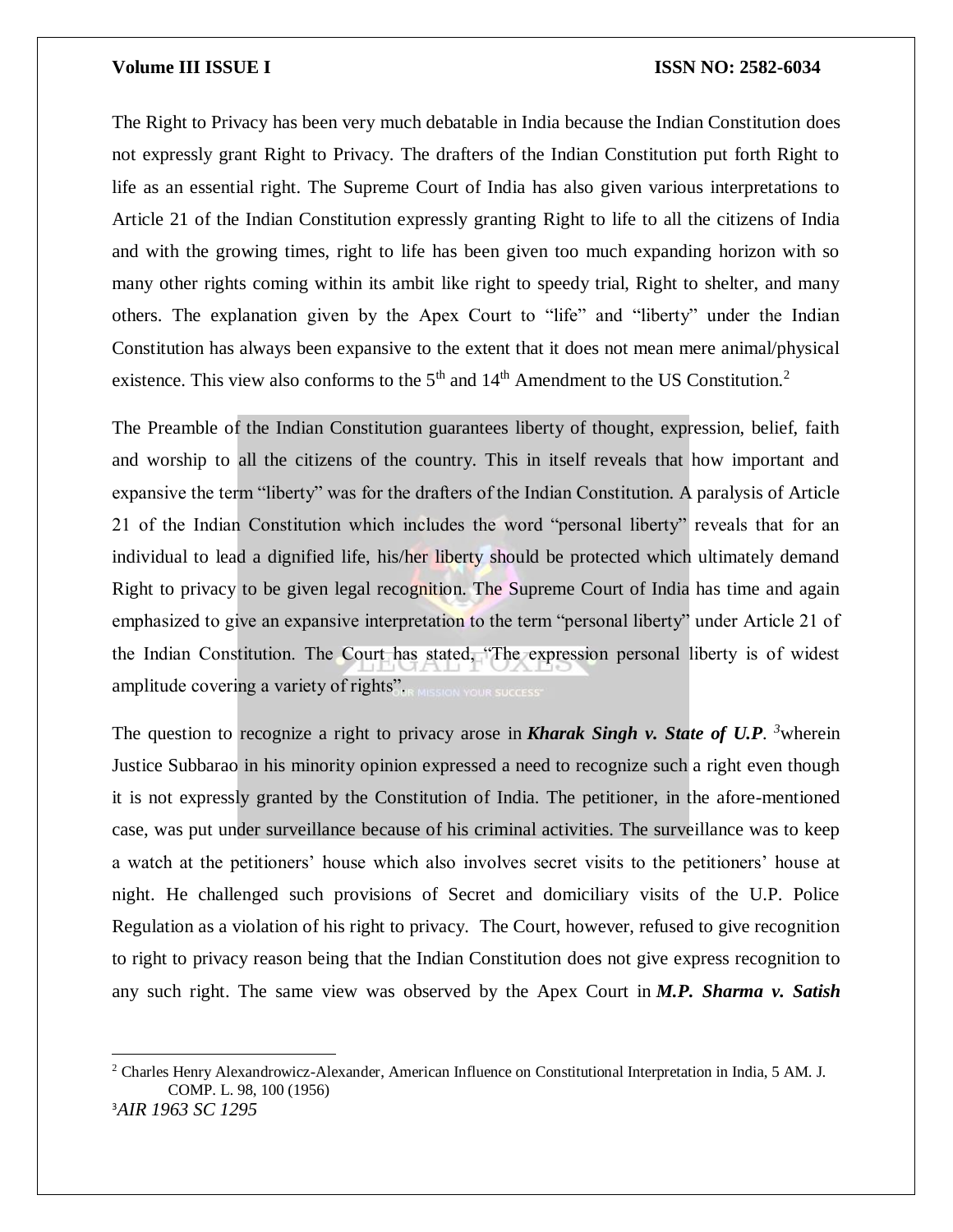*Chandra<sup>4</sup> .* These views somehow diverted from the views of U.S Supreme Court wherein Justice Frankfurter believed that security of one's privacy is basic to a free society and hence, it should be protected from unreasonable intrusion from police authorities.

Privacy of an individual needs to be protected as long as it does not adversely affect the public at large. Maintaining social order is the first and the foremost objective of law. Fundamental rights cannot be granted, setting aside the norms set for maintaining social order.<sup>5</sup> However, with the growing information technology and arbitrary use of powers by the Government officials, recognition of such a right is essential but then obviously privacy cannot be an absolute right. Hence, it is important to mention another observation of the Supreme Court in this regard-In *Govind v. State of M.P<sup>6</sup>*; the Court laid down the following observation-

- Court cannot completely rely on a right which is not expressly granted by the Constitution. If the Court did so then it would compel the citizens to question the judicial reliability.
- Right to privacy cannot be an absolute right and it has to comply with the "state interest" test".
- Surveillance cannot be said to be violating right to life and also right to privacy because only those criminals who are suspected of committing a crime are put under surveillance. This step is necessary to prevent the commission of further crimes.

But the underlining principle in the said case can be said to be that the Court unlike previous other cases did not completely deny the existence of a right of privacy. With the increasing number of incidents with regards to infringement of privacy, it was evident for the Apex Court to give recognition to this right. The saying that law should protect an individual both from person and property is in existence from the common law times. However, the biggest challenge before the Court of Justice was how to maintain the balance of between such a right, public order and also other rights guaranteed by the Constitution. In 1995, another issue regarding the recognition of such a right came before the Supreme Court in Auto Shanker case where the publication of autobiography of an incarcerated person was in question. His autobiography mentioned few

6*1975 SCC 148*

 $\overline{\phantom{a}}$ 

<sup>4</sup>*AIR 1954 SC 300*

<sup>5</sup> Black's Law Dictionary, Eighth Edition, South Asian Edition, Pg1233.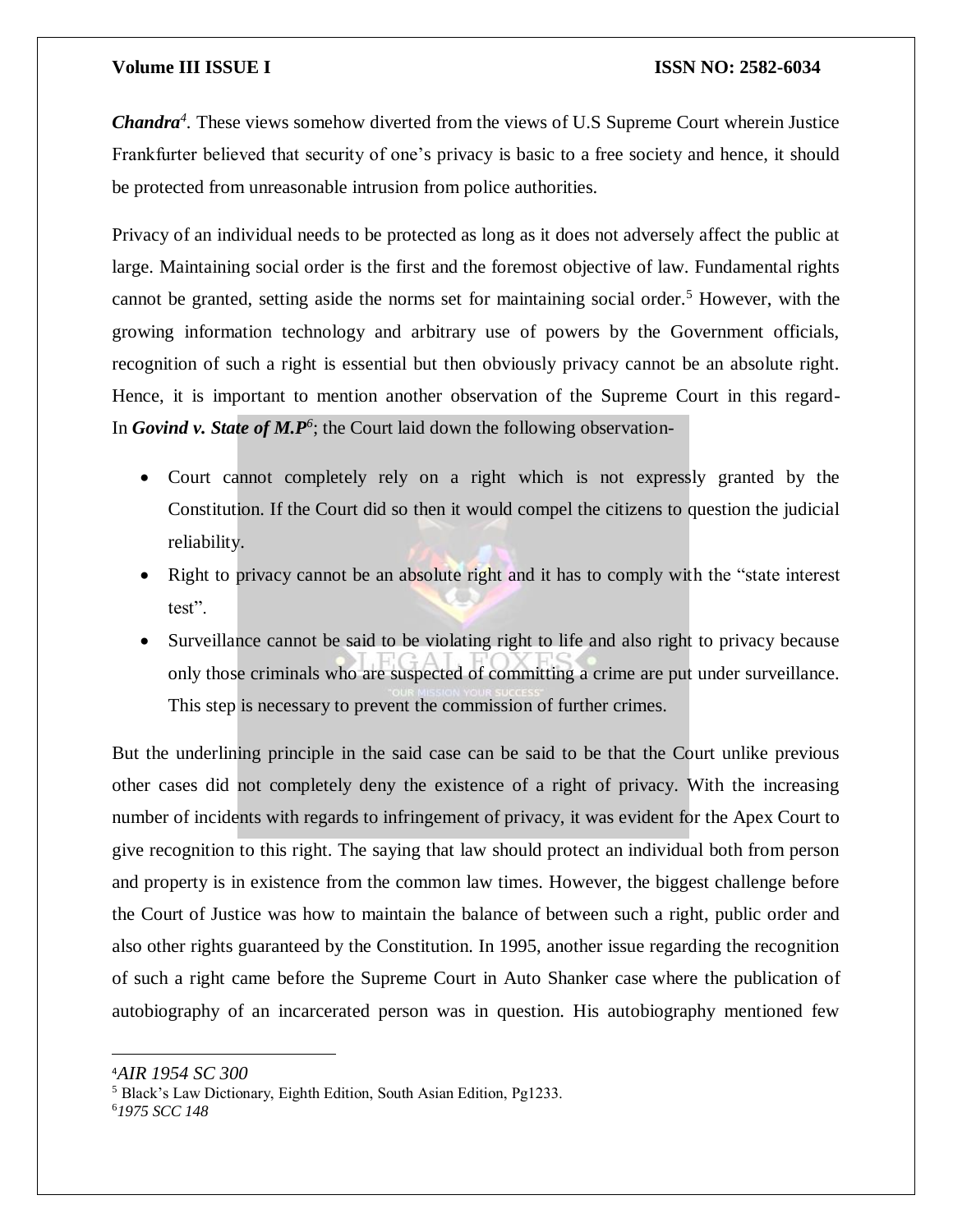instances of relationship existing between him and jail authorities. The Chief Inspector General, however, contended that whatever was mentioned in the autobiography was false and that there can be no publication of the same.

The following were the two major issues before the Court-

- Whether a person writing an autobiography without the previous approval of authorities' amount to infringement of right to privacy of the other person?
- Whether a government official (Chief inspector general in this case) prevent an incarcerated person from publishing his own autobiography taking advantage of the fact that the prisoner has no legal means to fight against the same.

Taking note of the above-mentioned cases, the Supreme Court finally postulated the importance of such a right as an essence of individualism. The right exists as old as the social-contract theory, but the only reason of it not being legal recognition was because of oodles of conflict arising in the way. John Locke, a well-known jurist, acquainted us with the theory of *"tabula rasa"* which riveted our attention to the fact that an individual is free is to decide the substance of their character and free to guide their own souls. In *People's Union for Civil Liberties v. Union of India*, the Court mentioned as follows.<sup>7</sup>

Appropriate to protection is not counted as a Fundamental Right in the Constitution of India. The extent of this correct first came up for thought in Kharak Singh's Case which was worried about the legitimacy of specific controls that allowed reconnaissance of suspects.<sup>8</sup>

# **Worldwide Concepts of Privacy**

Article 12 of Universal Declaration of Human Rights (1948) states that "Nobody might be subjected to discretionary impedance with his protection, family, home or correspondence or to assault upon his respect and notoriety. Everybody has the privilege to insurance of the law against such impedance or assaults."

 $\overline{a}$ <sup>7</sup> Basu, Durga Das, Commentary On The Constitution Of India 4772 (3rd Ed. Lexis Nexis 2016)

<sup>8</sup> Great Britain And David Calcutta, "The Calcutta Report Of The Committee On Privacy And Related Matters" 7 (Stationery Office Books 1970)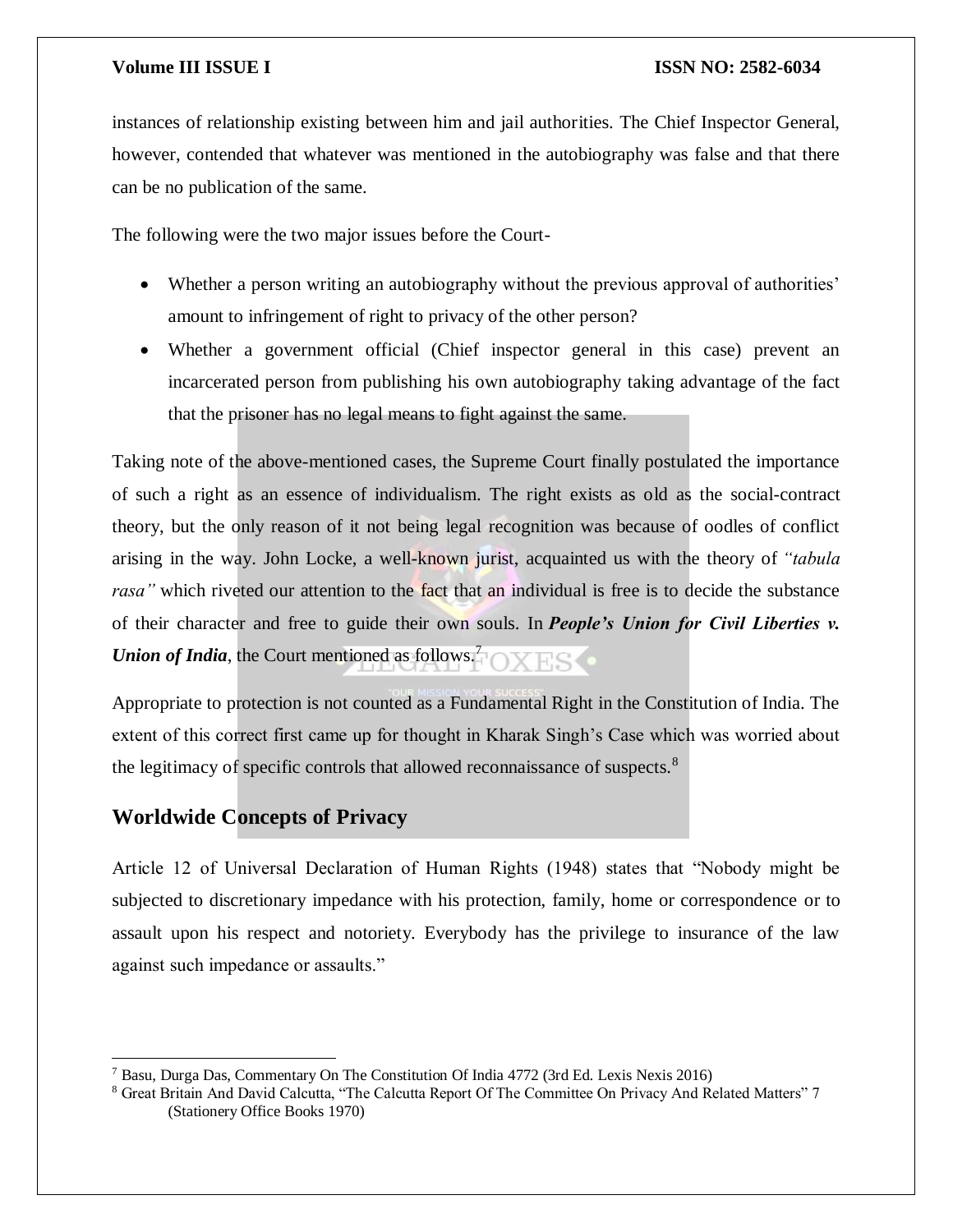Article 17 of International Covenant on Civil and Political Rights (to which India is a gathering) expresses "Nobody should be subjected to discretionary or unlawful obstruction with his protection, family, home and correspondence, nor to unlawful assaults on his respect and notoriety"

Article 8 of European Convention on Human Rights states "Everybody has the privilege to regard for his private and family life, his home and his correspondence; there might be no obstruction by an open specialist aside from, for example, is as per law and is important in a vote based society in light of a legitimate concern for national security, open wellbeing or the financial prosperity of the nation, for the assurance of wellbeing or ethics or for the insurance of the rights and flexibilities of others."

# **Idea of Privacy in India**

As of now talked about Article 21 of the Constitution of India expresses that "No individual might be denied of his life or individual freedom aside from as per strategy built up by law". The privilege to life cherished in Article 21 has been generously translated in order to mean something more than simple survival and negligible presence or creature presence. It consequently incorporates every one of those parts of life which makes a man's life more significant, finish and worth living and appropriate to security is one such right. The first run through this point was ever brought was up for the situation of **Kharak Singh v. State of UP** where the Supreme Court held that Regulation 236 of UP Police direction was illegal as it conflicted with Article 21 of the Constitution. It was held by the Court that the privilege to security is a piece of appropriate to assurance of life and individual freedom. Here, the Court had likened protection to individual freedom.<sup>9</sup>

In **Govind v. State of Madhya Pradesh**, Matthew, J. acknowledged the privilege to security as a spread from Art.  $19(a)$ , (d) and 21, however ideal to security is not outright right. "Accepting that the key rights unequivocally ensured to a national have penumbral zones and that the privilege to protection is itself an essential right, the major right should be liable to limitation on the premise of convincing open intrigue".

 $\overline{a}$ <sup>9</sup> Robert S. Peck, The Right to Be Left Alone, 15 HuM. RTS. 26, 27 (1987)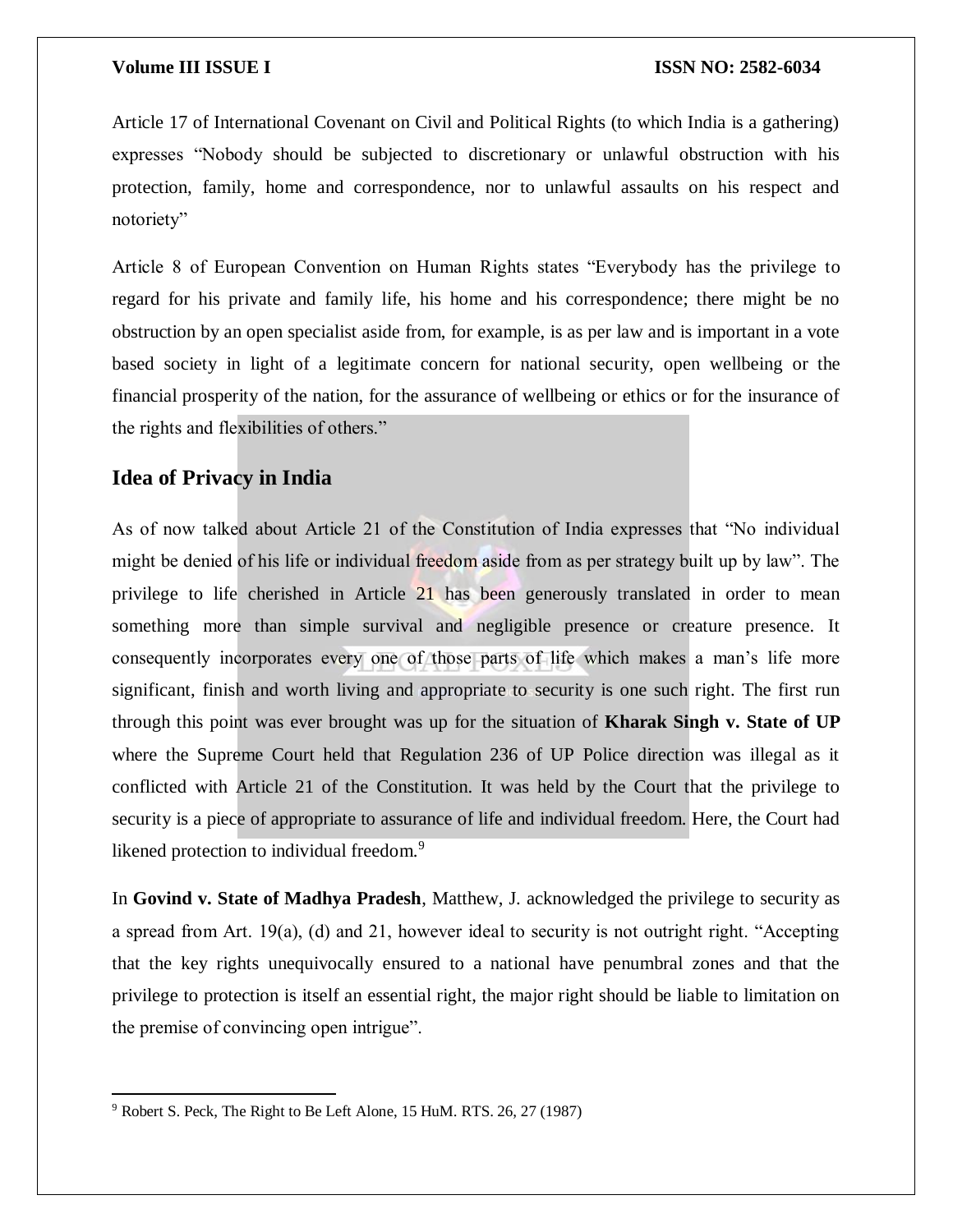In **Smt. Maneka Gandhi v. Union of India and Anr**.,(1978) for this situation SC 7 Judge Bench said 'individual freedom' in article 21 covers an assortment of rights and some have status of basic rights and given extra assurance u/a 19. Triple Test for any law meddling with individual freedom:

(1) It must endorse a system;

(2) The technique must withstand the trial of at least one of the major rights presented u/a 19 which might be appropriate in a given circumstance and

(3) It must withstand trial of Article 14.

# **Ideals to Privacy – Permissible Restriction**

Interruption into security might be by –

Legislative Provision

Administrative/Executive request

Judicial orders,

 $\overline{\phantom{a}}$ 

# **OLEGAL FOXES**

# **New Issue: Invasion of Privacy by UIDAI and IT department**

The requirement for remain solitary security enactment was felt in the wake of break of the Nira Radio tapes in the year 2010, raising genuine dangers and worries over the security of people and its insurance. Resulting to this notorious hole, Mr. Ratan Tata, the then Chairman of the Tata Group had moved toward the Supreme Court for an infringement of the crucial appropriate to security. $10$ 

### **Defining Privacy in Digital Age**

Privacy is a concept that is neither clearly understood nor easily defined. Of all the human rights in the international catalogue, privacy is perhaps the most difficult to define. Definitions of privacy vary widely according to context and environment. In many countries, the concept has

<sup>10</sup> Van Brakel, (P.A.1989, p. 240) Inligtingstegnologie: Verkenning van navorsingstemas. SuidAfrikaanseTydskrifvirBiblioteek- en Inligtingkunde, 57 (3).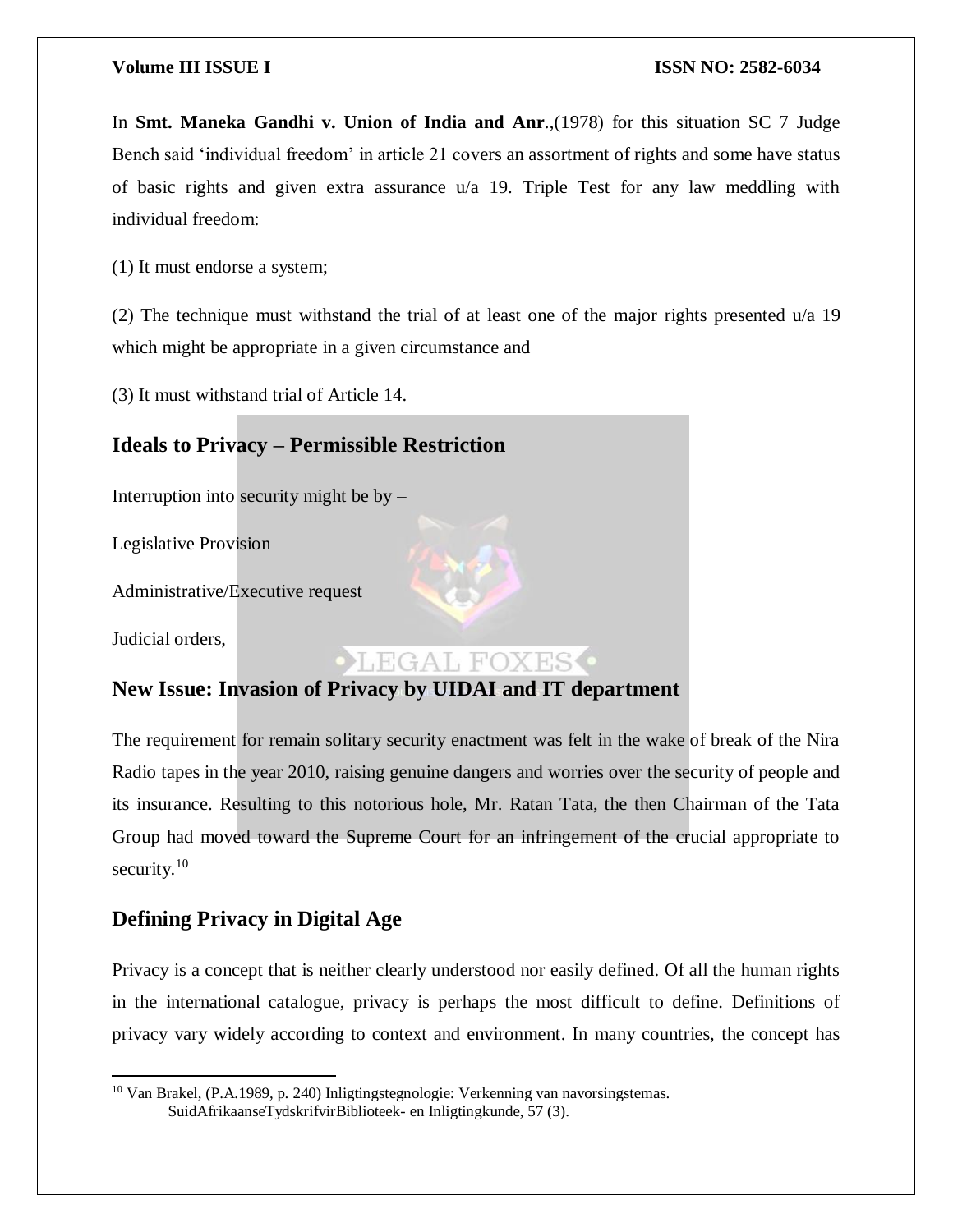been fused with data protection, which interprets privacy in terms of management of personal information. Outside this, in rather strict context, privacy protection is frequently seen as a way of drawing the line at how far society can intrude into a person's affairs .The lack of a single definition should not imply that the issue lacks importance. Ability for others to access and link the databases, with few controls on how they use, share, or exploit the information, makes individual control over information about oneself more difficult than ever before.<sup>11</sup>

### **Various Aspects of Privacy**

 $\overline{\phantom{a}}$ 

Privacy can be divided into the following separate but related concepts: – Information privacy, which involves the establishment of rules which governs the collection and handling of personal data such as credit information, and medical and government records. It is also known as "data protection"; – Bodily privacy, which concerns with the protection of people's physical selves against invasive procedures such as genetic tests, drug testing and cavity searches; – Privacy of communications, which covers the security and privacy of mail, telephones, e-mail and other forms of communication; and – Territorial privacy, which concerns the setting of limits on intrusion into the domestic and other environments such as the workplace or public space. This includes searches, video surveillance and ID checks. The Internet is at once a new communications medium and a new locus for social organization on a global basis. Because of its decentralized, open, and interactive nature, the Internet is the first electronic medium to allow every user to "publish" and engage in commerce. Users can reach and create communities of interest despite geographic, social, and political barriers. The Internet is an unprecedented mechanism for providing invaluable information to government, social organizations, health care, and educational institutions. As the World Wide Web has grown to fully support voice, data, and video, it has become a virtual "face-to-face" social and political medium. (Kumar, 2020)

### **The anticipation of Control over Personal Information**

When individuals provide information to a doctor, a merchant, insurance company or a bank, they anticipate that those professionals/companies will base the information collected on the

<sup>&</sup>lt;sup>11</sup> Daniel Soper, "Is Human Mobility Tracking a Good Idea? Considering the tradeoffs associated with human mobility tracking, "Communications of the ACM, 55(4), (April 2012), pp. 35-37